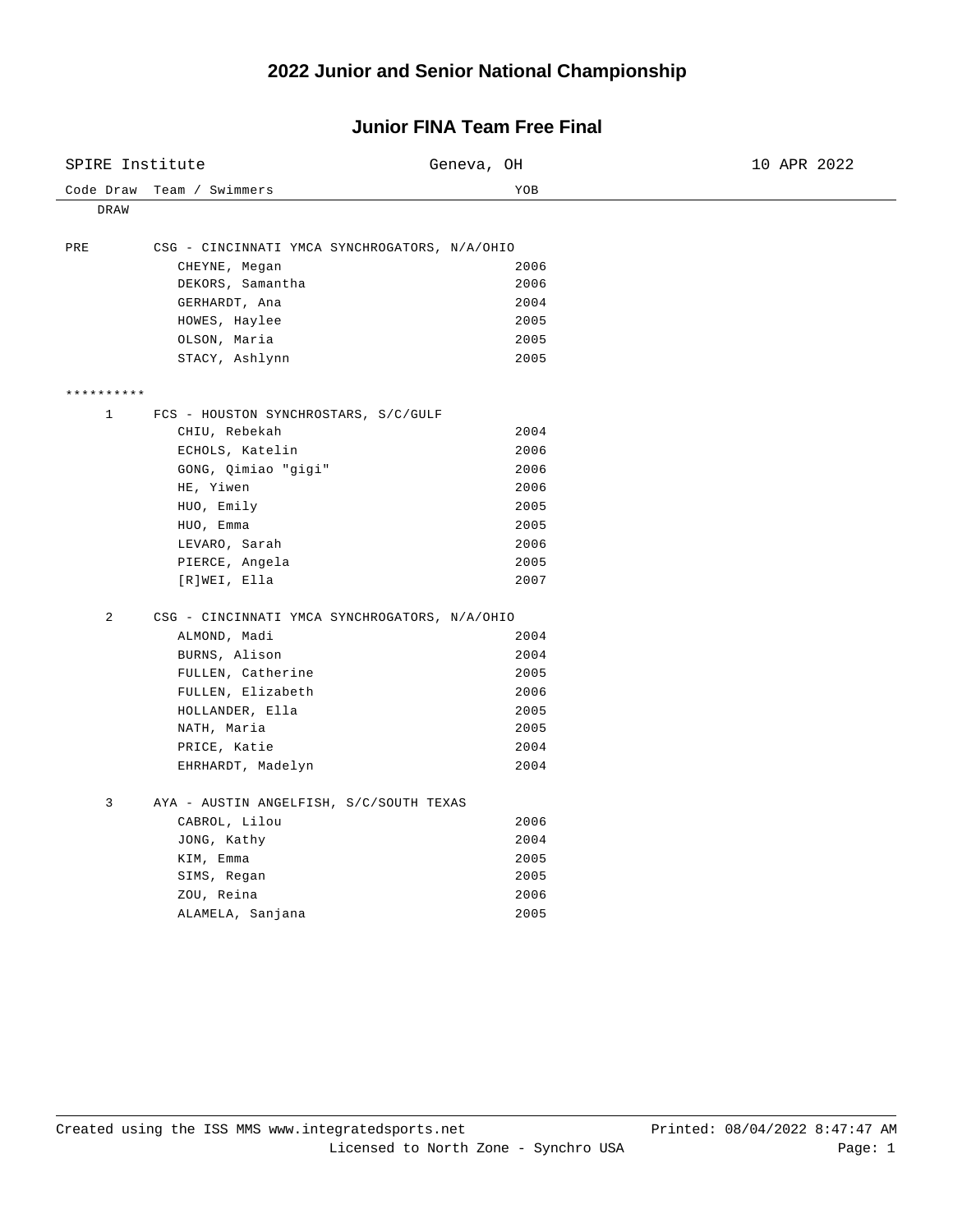# **2022 Junior and Senior National Championship**

| SPIRE Institute |                                                    | Geneva, OH | 10 APR 2022 |
|-----------------|----------------------------------------------------|------------|-------------|
| Code Draw       | Team / Swimmers                                    | YOB        |             |
| 4               | CBS - CAMBRIDGE SYNCHRO, E/D/NEW ENGLAND SOUTH     |            |             |
|                 | BEER, Helen                                        | 2006       |             |
|                 | BIDOLLARI, Julia                                   | 2004       |             |
|                 | HUNT, Ellie                                        | 2004       |             |
|                 | MCKINNON, Shyah                                    | 2006       |             |
|                 | OLSEN-VELASCO, Raquel                              | 2004       |             |
|                 | ROGOVITZ, Alice                                    | 2006       |             |
|                 | VAILLANCOURT, Alexa                                | 2005       |             |
|                 | ANDREW-BLONDIN, Lola                               | 2006       |             |
|                 | [R]GREGORY, Penelope                               | 2004       |             |
|                 | [R]MILLER, Zoë                                     | 2004       |             |
| 5               | SGS - SAN DIEGUITO SYNCHRO, W/C/SAN DIEGO/IMPERIAL |            |             |
|                 | ANDREEVA, Anastasiia                               | 2005       |             |
|                 | CLANCY, Ella                                       | 2007       |             |
|                 | DELLA MONACHE, Elisa                               | 2004       |             |
|                 | KURIMA, Eva                                        | 2007       |             |
|                 | LEBRON, Amelia                                     | 2005       |             |
|                 | LEE, Clara                                         | 2004       |             |
|                 | LIGANI, Asena                                      | 2006       |             |
|                 | LEE, Grace                                         | 2005       |             |
| 6               | BSK - SWIMKINS SYNCHRONIZED, E/C/NIAGARA           |            |             |
|                 | BIESINGER, Olivia                                  | 2004       |             |
|                 | ERMER, Carly                                       | 2005       |             |
|                 | MCNAMARA, Caitlin                                  | 2007       |             |
|                 | ROGER, Angelie                                     | 2005       |             |
|                 | STARCK, Jamie                                      | 2007       |             |
|                 | STARCK, Sabrina                                    | 2006       |             |
|                 | SULLIVAN, Taylor                                   | 2005       |             |
| 7               | SCA - SANTA CLARA AQUAMAIDS, W/B/PACIFIC           |            |             |
|                 | DIRVEN, Janneke                                    | 2006       |             |
|                 | DODSON, Alessandra                                 | 2005       |             |
|                 | IP, Hannah                                         | 2006       |             |
|                 | KIM, Claire                                        | 2004       |             |
|                 | MCCREIGHT, Taylor                                  | 2005       |             |
|                 | NAKARI, Selina                                     | 2005       |             |
|                 | SHUKHTER, Anna                                     | 2005       |             |
|                 | BONACORSO, Gianna                                  | 2006       |             |
|                 | [R]HOLMES, Brianna                                 | 2004       |             |
|                 | [R]HOLMES, Rachel                                  | 2004       |             |
|                 |                                                    |            |             |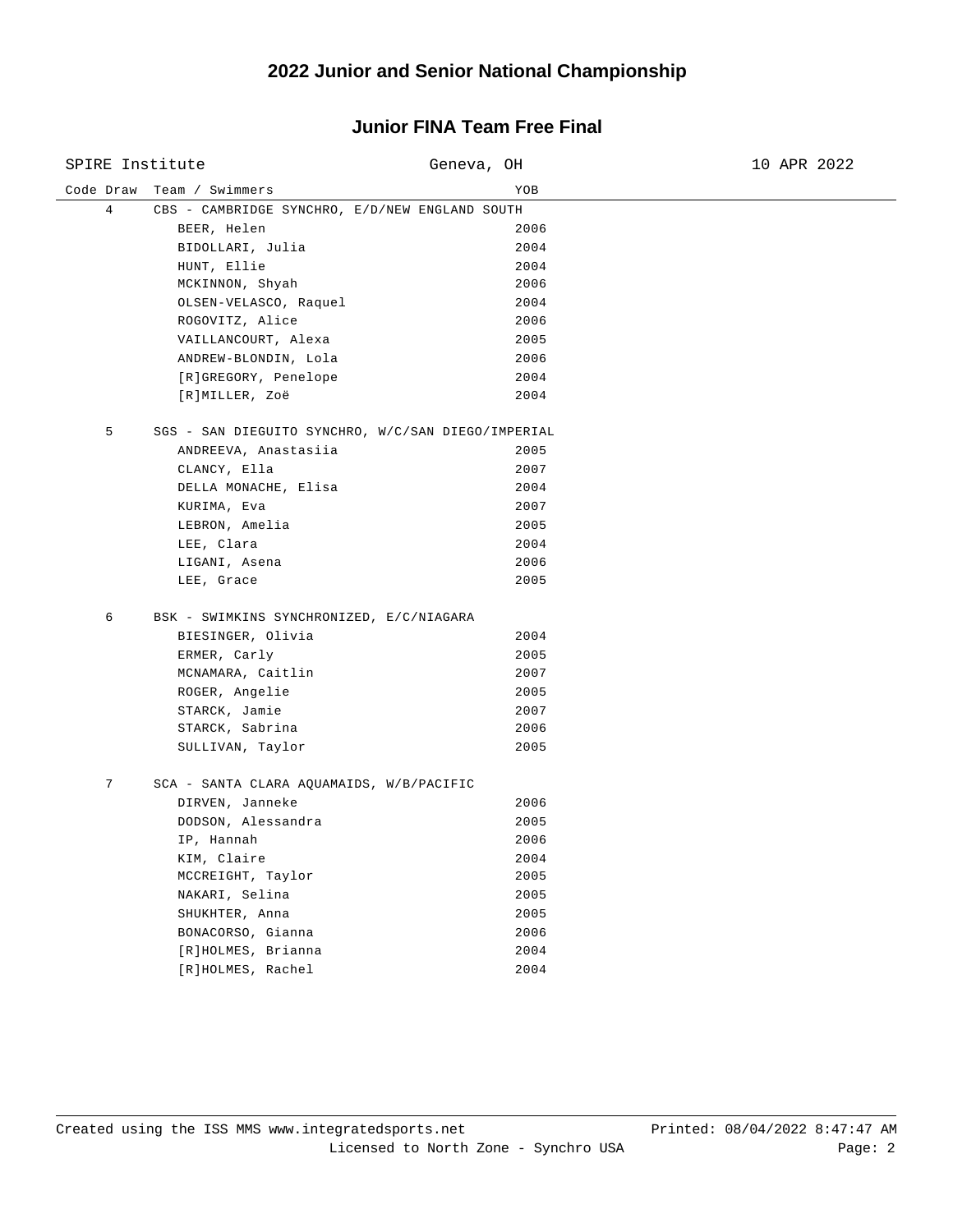# **2022 Junior and Senior National Championship**

| SPIRE Institute |                                             | Geneva, OH | 10 APR 2022 |
|-----------------|---------------------------------------------|------------|-------------|
| Code Draw       | Team / Swimmers                             | YOB        |             |
| 8               | AZD - ARIZONA DESERT DOLPHINS, W/D/ARIZONA  |            |             |
|                 | BOWMAN, Liberty                             | 2005       |             |
|                 | BURDETTE, Kennah                            | 2006       |             |
|                 | PORTILLA-VILLOTA, Luz                       | 2004       |             |
|                 | RAU, Ella                                   | 2005       |             |
|                 | SANTANA, Elle                               | 2006       |             |
|                 | SMITH, Natalie                              | 2006       |             |
|                 | WANG, Ashlyn                                | 2004       |             |
|                 | ZIMM, Eva                                   | 2005       |             |
|                 | [R]NEELEY, MacKenzie                        | 2006       |             |
|                 | [R]DUMONT, Carie                            | 2006       |             |
| 9               | PTX - PIROUETTES OF TEXAS, S/C/SOUTHWESTERN |            |             |
|                 | CHU, Haley                                  | 2006       |             |
|                 | GLOWACKI, Paige                             | 2006       |             |
|                 | HOGG, Ashley                                | 2006       |             |
|                 | KIM, Erin                                   | 2006       |             |
|                 | LEE, Olivia                                 | 2005       |             |
|                 | PINDI, Manasvi "manu"                       | 2005       |             |
|                 | VALDEZ, Nathalia                            | 2006       |             |
|                 | CONTRERAS- ROMERO, Siracide                 | 2005       |             |
| 10              | SCA - SANTA CLARA AQUAMAIDS, W/B/PACIFIC    |            |             |
|                 | CHEONG, Alissa                              | 2006       |             |
|                 | DANIEL, Perry                               | 2006       |             |
|                 | LI, Katherine                               | 2005       |             |
|                 | PEREZ, Olivia                               | 2005       |             |
|                 | ROBINSON, Annelise                          | 2006       |             |
|                 | SVAJDA, Julia                               | 2004       |             |
|                 | WANG, Karen                                 | 2006       |             |
|                 | ZHAI, Lina                                  | 2006       |             |
|                 | [R]HWANG, Sarah                             | 2006       |             |
|                 | [R]ZUPER, Nicole                            | 2006       |             |
|                 |                                             |            |             |
| 11              | WCA - WALNUT CREEK AQUANUTS, W/B/PACIFIC    |            |             |
|                 | BELS, Rachel                                | 2004       |             |
|                 | HERMOGENO, Juliana                          | 2004       |             |
|                 | KAWAKAMI, Carmen                            | 2006       |             |
|                 | LEE, Maren                                  | 2006       |             |
|                 | MINEYEVA, Diana                             | 2007       |             |
|                 | O'NEIL, Ayla                                | 2006       |             |
|                 | REVELL, Reece                               | 2004       |             |
|                 | TEMPLE, Jerusalem                           | 2006       |             |
|                 | [R]ELEFTHERIADAS, Zoe                       | 2005       |             |